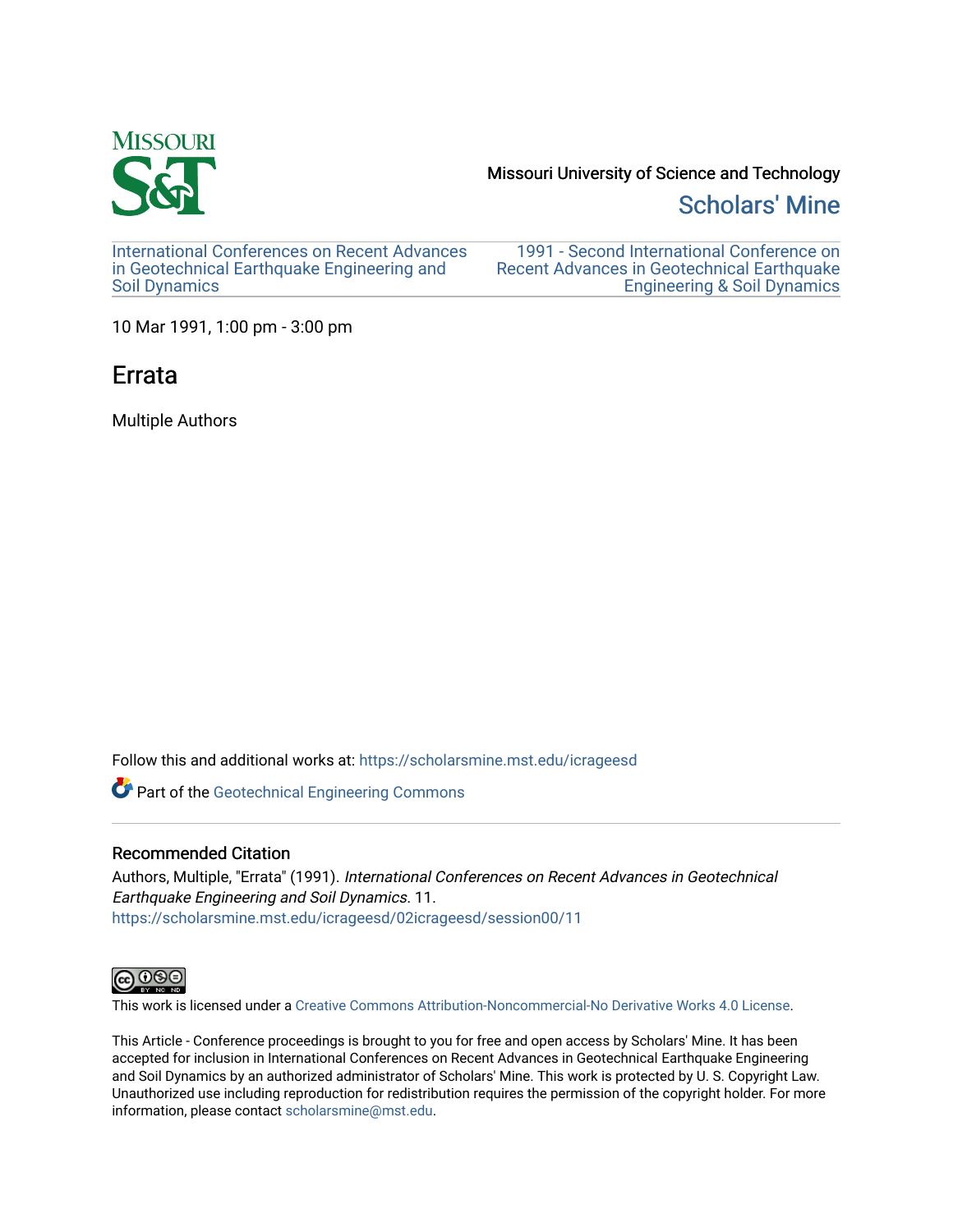| Paper No. | Page | Column | Read<br>Line       |                                                                             | For                                        |  |
|-----------|------|--------|--------------------|-----------------------------------------------------------------------------|--------------------------------------------|--|
| 3.9       | 367  | left   | 3 from bottom      | pressure, u <sub>r</sub> ,                                                  | pressure, u <sub>n</sub> ,                 |  |
|           | 367  | left   | equation $#7$      | $u_{\text{r}} = p_{\text{r}} = p_{\text{r}} - q_{\text{cv}}/n_{\text{r}}$   | $u_f = p_c - p_f = q_{cy}/n_f$             |  |
|           | 368  | left   | 12 from bottom     | using Eq. $(12)$                                                            | using $Eq(12)$                             |  |
|           | 368  | left   | 9 from bottom      | stress yields:                                                              | stress                                     |  |
|           | 370  | right  | 18 from bottom     | Yasuda (1978),                                                              | Yasuda,                                    |  |
| 8.19      | 1230 | right  | Fig. 3(a) descr.   | history in<br>horizontal                                                    | history in vertical                        |  |
|           | 1230 | right  | Fig. $3(b)$ descr. | history in vertical                                                         | history in horizontal                      |  |
| 9.10      | 1318 | left   | 4 from bottom      | "These curves                                                               | These curves                               |  |
|           | 1319 | left   | bottom line        | recurrence."                                                                | recurrence.                                |  |
| 9.19      | 1339 | right  | 27 from top        | Fig. $3.6719$                                                               | Fig. 2. $^{6/7/19}$                        |  |
|           | 1340 | left   | 13 from bottom     | shook largely                                                               | shooke largely                             |  |
|           | 1340 | left   | 2 from bottom      | , was a                                                                     | , is a                                     |  |
|           | 1341 | left   | 11 from bottom     | inclined bedrock                                                            | inclination bedrock                        |  |
|           | 1344 | left   | 8 from bottom      | from Fig. 16                                                                | from Fig. 15                               |  |
|           | 1346 | left   | 4 from top         | the east                                                                    | the west                                   |  |
|           | 1346 | left   | 22 from bottom     | has                                                                         | has to have                                |  |
|           | 1346 | right  | 28 from bottom     | $, 553 - 578$                                                               | $, 329 - 347$                              |  |
| 11.1      | 1438 | right  | 24 from top        | by Specialty Build-<br>ing Code and<br>Savinov's method<br>(Savinov, 1979). | by Savinov's method<br>$(Savinov, 1964)$ . |  |
| SOA 8     | 1799 | left   | line 5 of Intro.   | $\ldots$ by deformable                                                      | by of deformable                           |  |
|           | 1809 | right  | 13 from bottom     | 1.5 times greater                                                           | 2.5 times greater                          |  |
|           | 1809 | right  | 8 from bottom      | $1.5$ to $1$                                                                | $2.5$ to $1$                               |  |
|           | 1816 | right  | 12 from top        | Martha Suarez                                                               | Miss Marta Bravo                           |  |

#### **ERRATA**